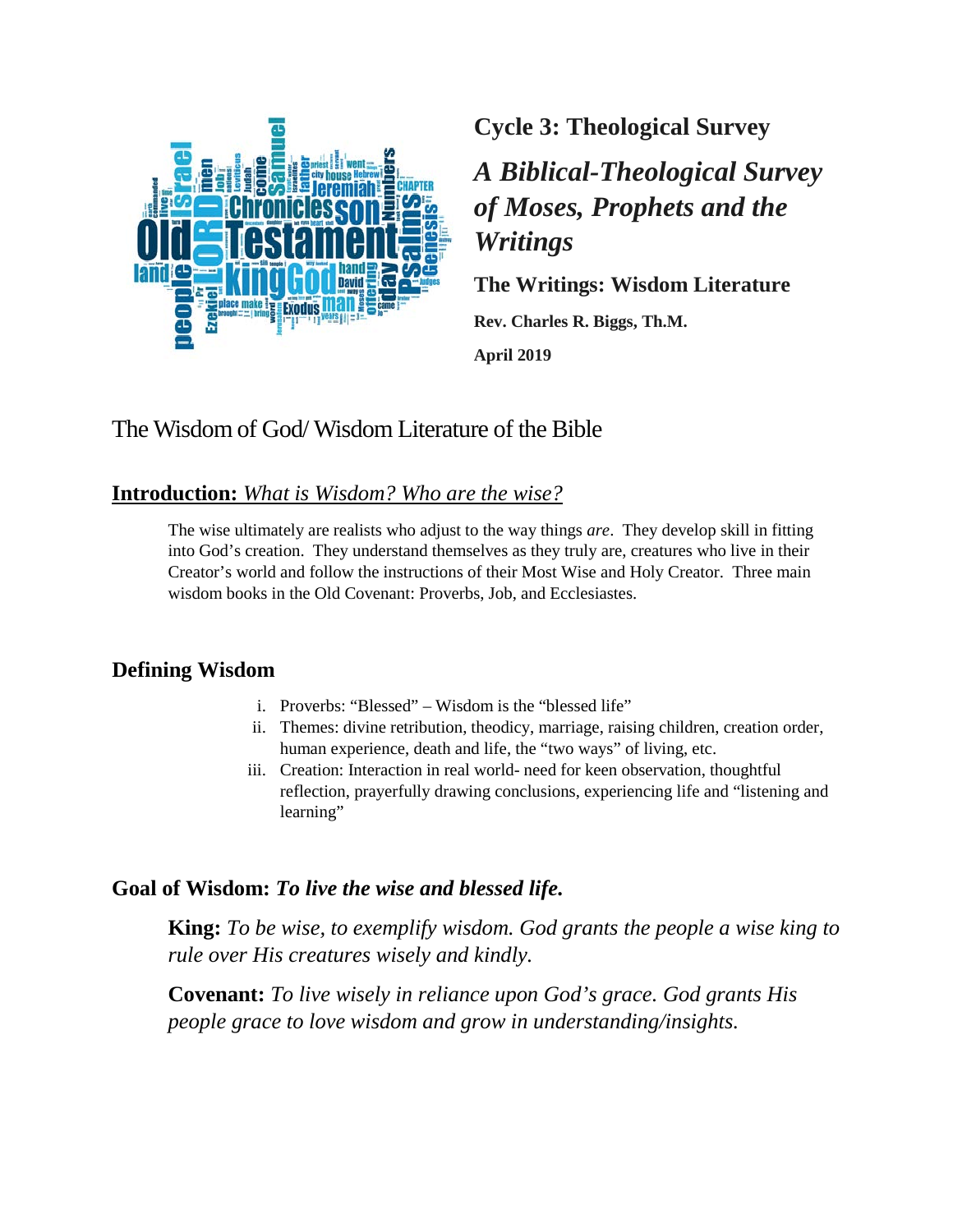**Dwelling:** *To live in relationship with my Creator. God grants His own power and presence for the people to rightly worship, love, serve and fear Him.*

The goal of wisdom is living to the glory of God as one was created to live. The starting point of getting wisdom is the creation; to ask:

## *How was a I created and designed to live in God's world as a covenant creature in dependence upon my Creator?*

How can I live the "good life" of well-being-shalom-embodied-peace? In three steps **this is the good life of the Kingdom**:

#### **1. Acquire wisdom and follow Torah**

*"And now, Israel, what does the LORD your God require of you, but to fear the LORD your God, to walk in all his ways, to love him, to serve the LORD your God with all your heart and with all your soul, <sup>13</sup> and to keep the commandments and statutes of the LORD, which I am commanding you today for your good?" (Deut. 10:12-13)*

#### *2. Cultivate the fear of the LORD.*

*"The words of the wise are like goads, and like nails firmly fixed are the collected sayings; they are given by one Shepherd. <sup>12</sup> My son, beware of anything beyond these. Of making many books there is no end, and much study is a weariness of the flesh. <sup>13</sup> The end of the matter; all has been heard. Fear God and keep his commandments, for this is the whole duty of man" (Ecclesiasties 12:11-13).*

### *3. Suffer righteously, knowing there is purpose and design in my suffering.*

*"And the LORD said to Satan, "Have you considered my servant Job, that there is none like him on the earth, a blameless and upright man, who fears God and turns away from evil?" <sup>9</sup> Then Satan answered the LORD and said, "Does Job fear God for no reason? (Job 1:8-9).*

Glancing at the books of Job, Proverbs, and Ecclesiastes, we could sum up their messages thus. The wise learn and then accommodate themselves to such truths as these:

- The more you talk, the less people will listen.
- If your word is no good, people will not trust you, and it is then useless to protest this fact.
- Trying to cure distress with the same thing that caused it only makes matters worse.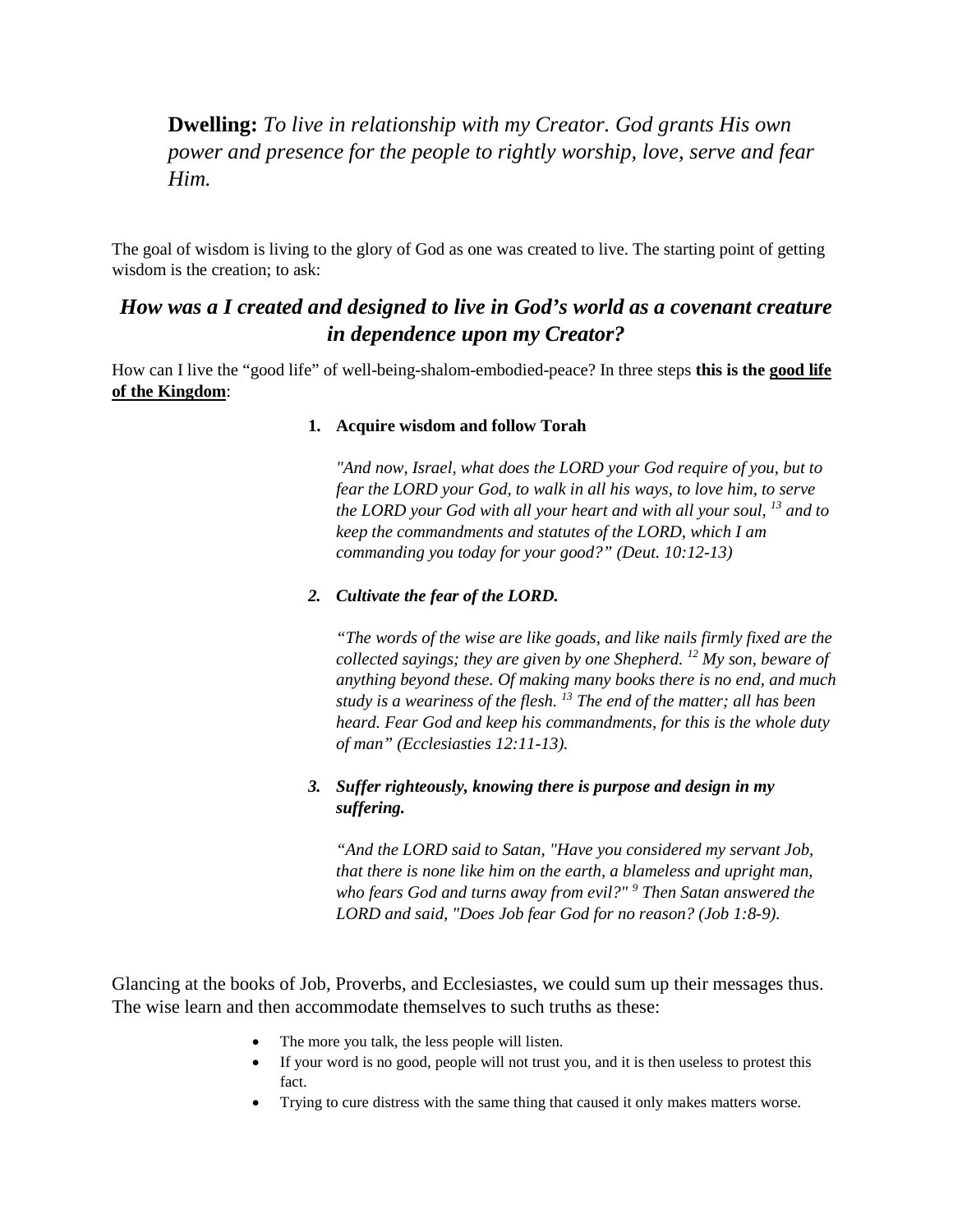- If you refuse to work hard and take pains, you are unlikely to do much of any consequence in the world.
- Boasting of your accomplishments does not make people admire you. Boasting is vain in both senses of the word.
- Envy of fat cats does not make them slimmer and in the end will rot your bones.
- If you scratch certain itches, they just itch more.
- Many valuable things, including happiness and deep sleep, come to us only if we do not try hard for them.
- Wise people know that accepting things that cannot be changed is the secret of contentment, and active goodwill toward others is the secret of sweetness in this life.

Crenshaw wrote: "Wisdom can be defined as the quest for self-understanding in terms of relationship with things, people, and the Creator on three levels":

- i. Nature Wisdom
- ii. Juridical/Practical Wisdom
- iii. Theological Wisdom

### I. **Wisdom begins with our relationship to God.**

- Proverbs 1:1-7- *Fear of the Lord is the beginning of wisdom*. Wisdom is derived from, or rooted in *the fear of the Lord*. What is this *fear*? A reverence, worship, awe, a response of faith and trust to the God who reveals himself as Creator, Savior, and Judge of all the earth.
- I. Packer: "[Wisdom] comes our way through reverence toward, dependence upon, humility before, worship of, and obedience to the God who presents himself in covenant to his people. He is the object of their faith, hope, love, and enjoyment, and he promises to fulfill for them the role of guide, benefactor, helper, and sustainer as they set themselves to meet his covenant claims upon them."
- Deut. 6:1-9; 24-25- *Obedience in light of God's gracious redemption.* (IOW: Grace precedes the commands of God).
- Ecclesiastes 12:9-14- *Ultimate and lasting fulfillment in this life is only found in fearing God, and obeying him in all that we do as his creatures.*
- Psalm 111- *A Psalm of Wisdom.*

### **A. The study of wisdom is a study of life in God's creation as God's creatures.**

Wisdom is about understanding all creation as from God- - Remember Solomon who prayed for wisdom in 1 Kings 3:9? He sought wisdom not merely in terms of *redemptive questions*, or in covenantal ideas, but found God's wisdom revealed in all of creation. He sought to understand all of the things God had created so that he might gain wisdom and knowledge.

### **II. There are two paths in this life.**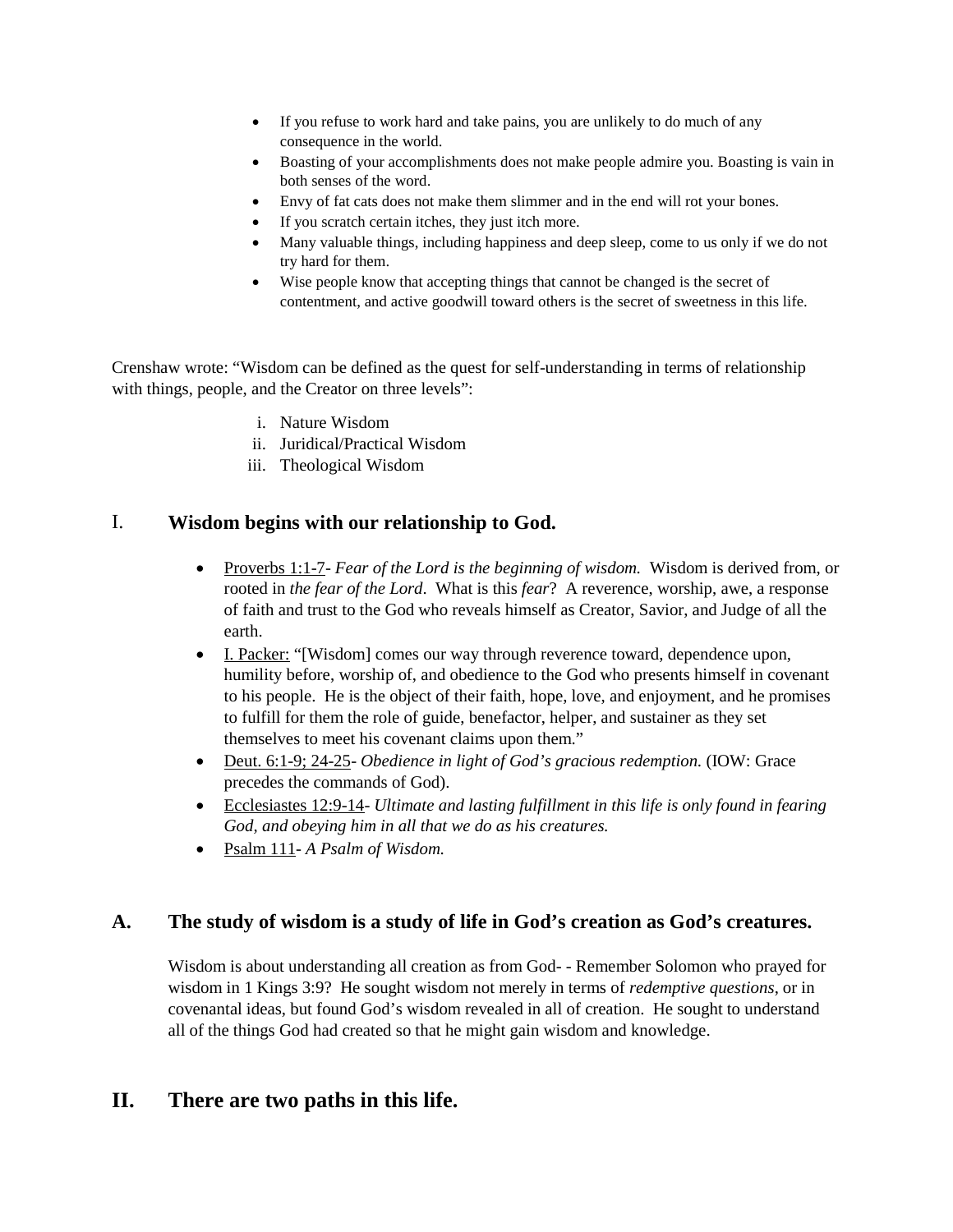#### *The Way of Wisdom- Righteous Path*

Personified by *Lady Wisdom* Proverbs 9:1-12

#### *The Way of Folly- Wicked Path*

Personified by *Dame Folly* Proverbs 9:13-18

### **III. Wisdom is** *from* **God**

### **A. Wisdom from God is a work of God** *in us***.**

- Wisdom is a *communicable attribute* of God, which means that it is a divine character quality that God graciously reproduces in sinful human beings by his generous grace.
- Like other aspects of being conformed to the image of Christ, wisdom is gained by God's work in us. This means to be wise is more than a mere memorization of the Proverbs, although the Proverbs (as well as other wisdom literature) is inspired from God and the *means* by which God, by his grace, through his Spirit makes us wise.
- Also, wisdom is gained throughout life in trusting, an acting on what God says regardless of our circumstances.
- **James 3:13-19**: *Who is wise and understanding among you? By his good conduct let him show his works in the meekness of wisdom. <sup>14</sup> But if you have bitter jealousy and selfish ambition in your hearts, do not boast and be false to the truth. 15 This is not the wisdom that comes down from above, but is earthly, unspiritual, demonic. <sup>16</sup> For where jealousy and selfish ambition exist, there will be disorder and every vile practice. <sup>17</sup> But the wisdom from above is first pure, then peaceable, gentle, open to reason, full of mercy and good fruits, impartial and sincere. 18 And a harvest of righteousness is sown in peace by those who make peace.*

B. **Wisdom from God is beyond our reason.** It is beyond what might seem reasonable to us (e.g. *living righteously, yet suffering; continuing to trust in God and to be obedient even when we do suffer*).